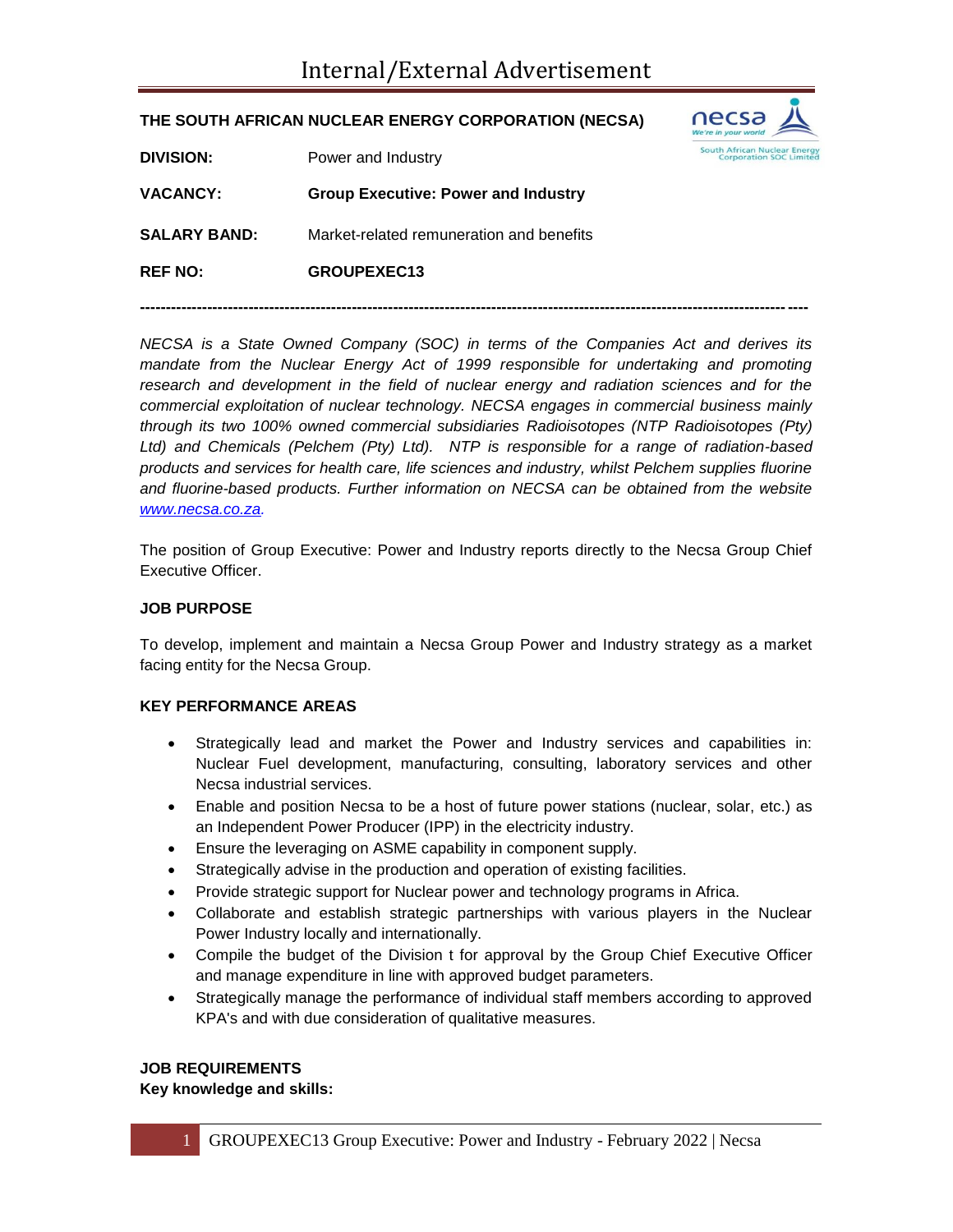- Strategic leadership capacity.
- Technology management.
- Knowledge of the global nuclear industry.
- Knowledge of nuclear power and technology and the applications thereof.
- In-depth knowledge of relevant legislative and regulatory frameworks and legal processes.

### **Competencies:**

- Strategic and analytical thinking
- Leadership skills.
- Judgement and Decision making
- Integrity
- Excellence orientation
- High performance output.
- Institutional Statutes
- Resilience & Stress Management
- Assertiveness
- Relationship Building
- Problem Solving
- Trust & Credibility
- Communication
- Anticipating & Managing Change

## **MINIMUM QUALIFICATIONS AND EXPERIENCE:**

- BEng or BSc Engineering or equivalent. (NQF level 8)
- Post Graduate qualification in Leadership.
- At least 15 years' experience in a multidisciplinary Nuclear Science and Engineering environment of which a minimum of 5 years must be in an Executive Management role.
- Proven track record of experience on Executive Management level in diverse areas of management.

Closing date: **14 February 2022.**

#### **ENQUIRIES**

For more information about the position, you can contact **Mr John Nkwana on 066 293 4486.**

**Interested candidates are invited to forward their updated CVs with certified copies of educational qualifications via e-mail to [PI.recruitment@necsa.co.za](mailto:PI.recruitment@necsa.co.za)**

**The appointment of a candidate is subject to the outcome of medical and security checks. Necsa Group is committed to Employment Equity when recruiting, therefore, priority will be given to African Females, African Males and people with disabilities, in support of achieving our Employment Equity targets.**